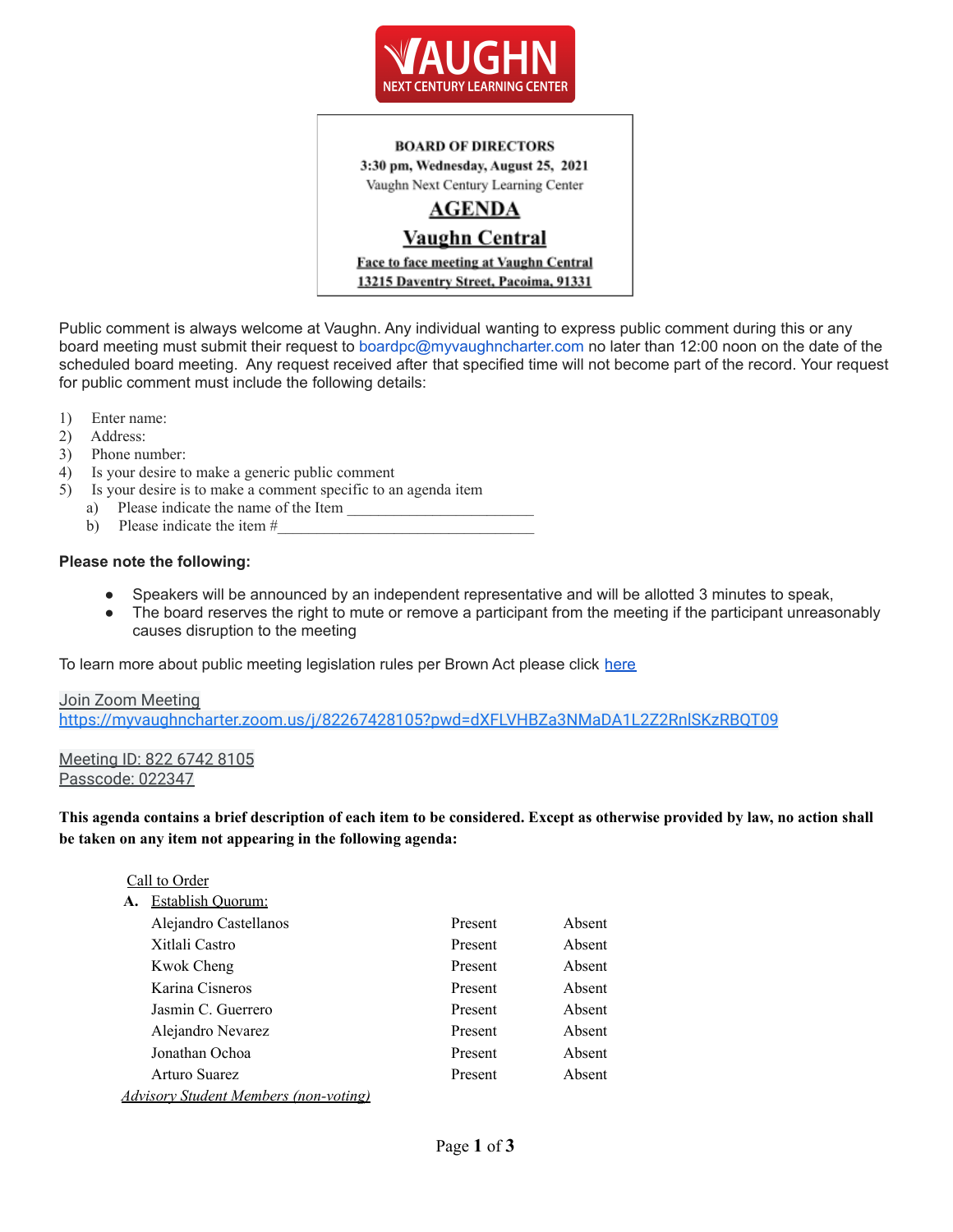| Diana Castellanos        | Present | Absent |
|--------------------------|---------|--------|
| Franco De Santiago Acero | Present | Absent |

### **Public Comments:**

**Approval of Minutes:** The board is to review and approve the minutes from the June 9 and June 29 (special meeting) board meetings.

### **Governance (20 minutes)**

| G <sub>1</sub> | The Board welcomes new Vaughn Director Finance and new Director of<br>Mental Health - The board will be introduced to new director of finance, Ms.<br>Yolanda Guttieirrez and new director of mental health, Ms. Hazel Tercero. | Information<br><b>Item</b> |  |
|----------------|---------------------------------------------------------------------------------------------------------------------------------------------------------------------------------------------------------------------------------|----------------------------|--|
| G <sub>2</sub> | <b>Board of Directors-</b> The Board will continue to outreach and recruit potential<br>future Board members in the event of Board opening(s) with a focus in recruiting<br>parent member(s).                                   | Information<br>Item        |  |

## **Business and Operations (60 mins)**

| B1             | School Reopening Update- The CEO and Campus Operations Manager will<br>provide the Board with a school reopening update.                                                                                                                                                                                                                                                                                                                                                                                                                                                                          | Information<br>Item   |  |
|----------------|---------------------------------------------------------------------------------------------------------------------------------------------------------------------------------------------------------------------------------------------------------------------------------------------------------------------------------------------------------------------------------------------------------------------------------------------------------------------------------------------------------------------------------------------------------------------------------------------------|-----------------------|--|
| B2             | Fiscal Matter: 2020-2021 Unaudited Actual Report (UAR) – Director of Finance<br>will present the UAR. The Board will review, discuss and move to approve<br>Vaughn's 2020-21 UAR.                                                                                                                                                                                                                                                                                                                                                                                                                 | <b>Action Item</b>    |  |
| B <sub>3</sub> | Fiscal Matter: Request for Proposal(s) (RFP) - Vaughn Board will receive<br>information regarding the need to rebid certain service contracts delineated in<br>Vaughn's Fiscal Handbook including Independent Auditor, Investment Management<br>Monitor, and Reprographic Contractor.                                                                                                                                                                                                                                                                                                             | Information<br>Item   |  |
| <b>B4</b>      | Goldstar Bids SY 21-22 Request authorization to Piggyback on Riverside USD<br>RFP#2017/18-11 Fresh Bread and Tortilla products and Westminster SD<br>RFP#19-20-04 Distribution of Processed USDA Commodities, Commercial<br>Equivalents, and Commercial Food Products- The Board will discuss and move<br>to approve of the authorization to Piggyback on Riverside USD RFP#2017/18-11<br>Fresh Bread and Tortilla products and Westminster SD RFP#19-20-04 Distribution<br>of Processed USDA Commodities, Commercial Equivalents, and Commercial Food<br>Products for the 2021-2022 school year. | <b>Action Item</b>    |  |
| B <sub>5</sub> | School Wellness Policy- The Board will review, discuss and move to approve<br>updates to the School Wellness Policy to align with Federal guidelines.                                                                                                                                                                                                                                                                                                                                                                                                                                             | <b>Action Item</b>    |  |
| <b>B6</b>      | Credit Card Assignment- The school will cancel the credit card assigned to the<br>former Business Director. The board will move to approve the transfer of a Vaughn<br>credit card to the new Director of Finance, Ms. Yolanda Guiterrez.                                                                                                                                                                                                                                                                                                                                                         | <b>Action Item</b>    |  |
| B7             | The Pfizer coronavirus vaccine gets full FDA approval- The Board will discuss<br>potentially moving to approve a mandate to have Vaughn staff and students 16 years<br>or older get vaccinated as a condition to attend school.                                                                                                                                                                                                                                                                                                                                                                   | Informational<br>Item |  |